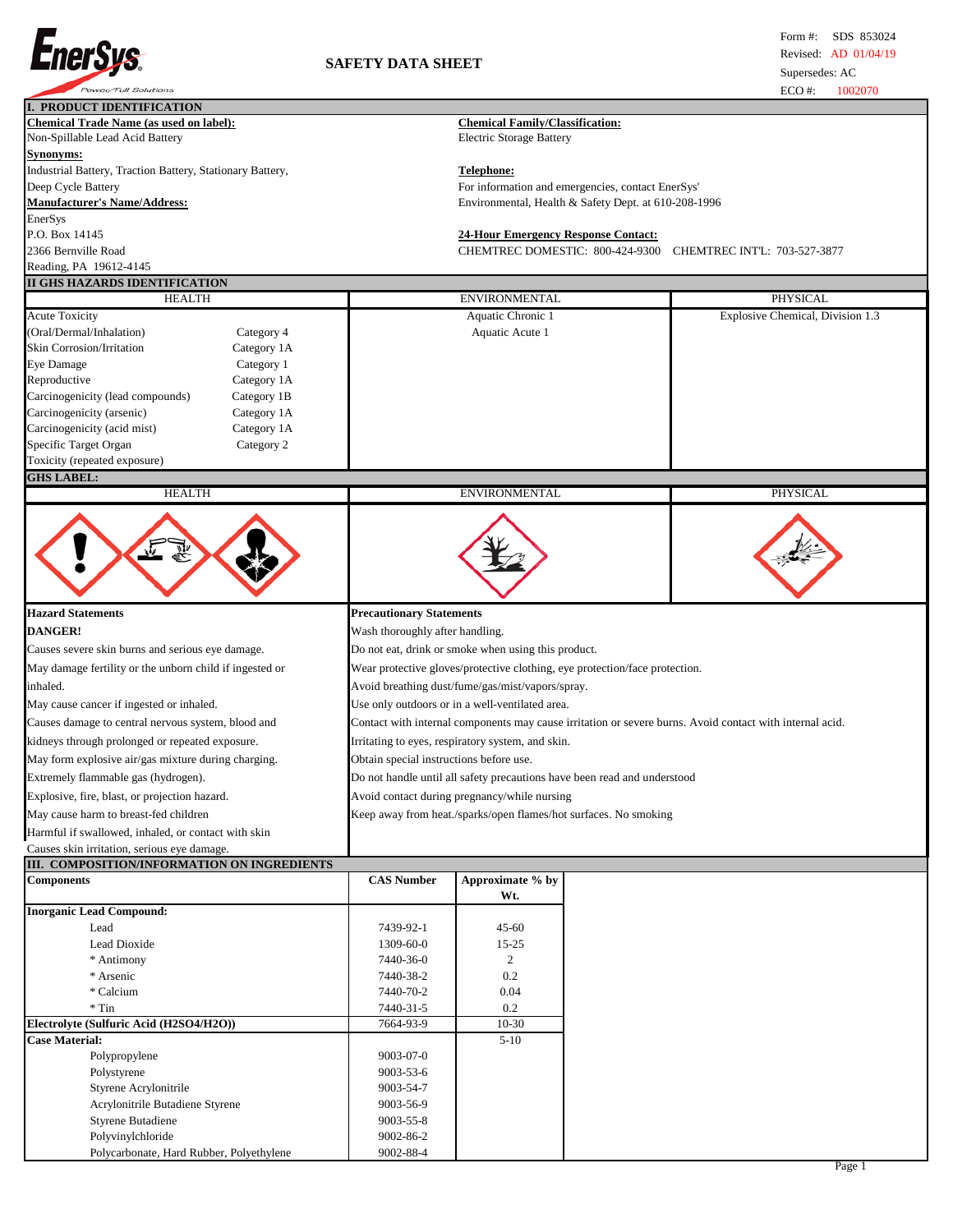

 **SAFETY DATA SHEET**

|                                                                                                                                                                     | <i>Power/Full Solutions</i>                                                                                                                                    |           |                                                       | $ECO \#$      | 1002070 |
|---------------------------------------------------------------------------------------------------------------------------------------------------------------------|----------------------------------------------------------------------------------------------------------------------------------------------------------------|-----------|-------------------------------------------------------|---------------|---------|
| Other:                                                                                                                                                              |                                                                                                                                                                |           |                                                       |               |         |
|                                                                                                                                                                     | Silicon Dioxide (Gel batteries only)                                                                                                                           | 7631-86-9 | $1 - 5$                                               |               |         |
|                                                                                                                                                                     | Sheet Molding Compound                                                                                                                                         |           |                                                       |               |         |
|                                                                                                                                                                     |                                                                                                                                                                |           |                                                       |               |         |
|                                                                                                                                                                     | (Glass reinforced polyester)<br>Inorganic lead and electrolyte (sulfuric acid) are the primary components of every battery manufactured by EnerSys.            |           |                                                       |               |         |
|                                                                                                                                                                     | Other ingredients may be present dependent upon battery type. Contact your EnerSys representative for additional information.                                  |           |                                                       |               |         |
|                                                                                                                                                                     |                                                                                                                                                                |           |                                                       |               |         |
|                                                                                                                                                                     | IV. FIRST AID MEASURES                                                                                                                                         |           |                                                       |               |         |
| Inhalation:                                                                                                                                                         |                                                                                                                                                                |           |                                                       |               |         |
|                                                                                                                                                                     | Sulfuric Acid: Remove to fresh air immediately. If breathing is difficult, give oxygen. Consult a physician.                                                   |           |                                                       |               |         |
|                                                                                                                                                                     | Lead: Remove from exposure, gargle, wash nose and lips; consult physician.                                                                                     |           |                                                       |               |         |
| Ingestion:                                                                                                                                                          |                                                                                                                                                                |           |                                                       |               |         |
|                                                                                                                                                                     | Sulfuric Acid: Give large quantities of water; do not induce vomiting or aspiration into the lungs may occur and can cause permanent injury or death;          |           |                                                       |               |         |
|                                                                                                                                                                     | consult a physician.                                                                                                                                           |           |                                                       |               |         |
|                                                                                                                                                                     | Lead: Consult physician immediately.                                                                                                                           |           |                                                       |               |         |
| Skin:                                                                                                                                                               |                                                                                                                                                                |           |                                                       |               |         |
|                                                                                                                                                                     | Sulfuric Acid: Flush with large amounts of water for at least 15 minutes; remove contaminated clothing completely, including shoes.                            |           |                                                       |               |         |
|                                                                                                                                                                     | If symptoms persist, seek medical attention. Wash contaminated clothing before reuse. Discard contaminated shoes.                                              |           |                                                       |               |         |
|                                                                                                                                                                     | Lead: Wash immediately with soap and water.                                                                                                                    |           |                                                       |               |         |
| <b>Eyes:</b>                                                                                                                                                        |                                                                                                                                                                |           |                                                       |               |         |
|                                                                                                                                                                     | Sulfuric Acid and Lead: Flush immediately with large amounts of water for a least 15 minutes while lifting lids                                                |           |                                                       |               |         |
|                                                                                                                                                                     | Seek immediate medical attention if eyes have been exposed directly to acid.                                                                                   |           |                                                       |               |         |
|                                                                                                                                                                     | V. FIRE FIGHTING MEASURES                                                                                                                                      |           |                                                       |               |         |
| <b>Flash Point: N/A</b>                                                                                                                                             |                                                                                                                                                                |           | <b>Flammable Limits:</b> LEL = $4.1\%$ (Hydrogen Gas) | $UEL = 74.2%$ |         |
|                                                                                                                                                                     |                                                                                                                                                                |           |                                                       |               |         |
|                                                                                                                                                                     | Extinguishing Media: CO2; foam; dry chemical. Do not use carbon dioxide directly on cells. Avoid breathing vapors. Use appropriate media for surrounding fire. |           |                                                       |               |         |
|                                                                                                                                                                     | <b>Special Fire Fighting Procedures:</b>                                                                                                                       |           |                                                       |               |         |
|                                                                                                                                                                     | If batteries are on charge, shut off power. Use positive pressure, self-contained breathing apparatus. Water applied to electrolyte generates                  |           |                                                       |               |         |
|                                                                                                                                                                     | heat and causes it to spatter. Wear acid-resistant clothing, gloves, face and eye protection.                                                                  |           |                                                       |               |         |
|                                                                                                                                                                     | But note that strings of series connected batteries may still pose risk of electric shock even when charging equipment is shut down.                           |           |                                                       |               |         |
|                                                                                                                                                                     | <b>Unusual Fire and Explosion Hazards:</b>                                                                                                                     |           |                                                       |               |         |
|                                                                                                                                                                     | Highly flammable hydrogen gas is generated during charging and operation of batteries. To avoid risk of fire or explosion, keep sparks or other                |           |                                                       |               |         |
|                                                                                                                                                                     | sources of ignition away from batteries. Do not allow metallic materials to simultaneously contact negative and positive terminals of cells and                |           |                                                       |               |         |
|                                                                                                                                                                     | batteries. Follow manufacturer's instructions for installation and service.                                                                                    |           |                                                       |               |         |
|                                                                                                                                                                     | VI. ACCIDENTAL RELEASE MEASURES                                                                                                                                |           |                                                       |               |         |
|                                                                                                                                                                     | <b>Spill or Leak Procedures:</b>                                                                                                                               |           |                                                       |               |         |
|                                                                                                                                                                     | Stop flow of material, contain/absorb small spills with dry sand, earth, and vermiculite. Do not use combustible materials. If possible, carefully             |           |                                                       |               |         |
|                                                                                                                                                                     | neutralize spilled electrolyte with soda ash, sodium bicarbonate, lime, etc. Wear acid-resistant clothing, boots, gloves, and face shield. Do not              |           |                                                       |               |         |
|                                                                                                                                                                     | allow discharge of unneutralized acid to sewer. Acid must be managed in accordance with local, state, and federal requirements.                                |           |                                                       |               |         |
|                                                                                                                                                                     | Consult state environmental agency and/or federal EPA.                                                                                                         |           |                                                       |               |         |
|                                                                                                                                                                     | VII. HANDLING AND STORAGE                                                                                                                                      |           |                                                       |               |         |
|                                                                                                                                                                     |                                                                                                                                                                |           |                                                       |               |         |
| <b>Handling:</b>                                                                                                                                                    |                                                                                                                                                                |           |                                                       |               |         |
|                                                                                                                                                                     | Unless involved in recycling operations, do not breach the casing or empty the contents of the battery. Handle carefully and avoid tipping,                    |           |                                                       |               |         |
| which may allow electrolyte leakage. There may be increasing risk of electric shock from strings of connected batteries.                                            |                                                                                                                                                                |           |                                                       |               |         |
| Keep containers tightly closed when not in use. If battery case is broken, avoid contact with internal components.                                                  |                                                                                                                                                                |           |                                                       |               |         |
| Keep vent caps on and cover terminals to prevent short circuits. Place cardboard between layers of stacked automotive batteries to avoid damage and short circuits. |                                                                                                                                                                |           |                                                       |               |         |
| Keep away from combustible materials, organic chemicals, reducing substances, metals, strong oxidizers and water. Use banding or stretch wrap to secure items for   |                                                                                                                                                                |           |                                                       |               |         |
| shipping.                                                                                                                                                           |                                                                                                                                                                |           |                                                       |               |         |
| <b>Storage:</b>                                                                                                                                                     |                                                                                                                                                                |           |                                                       |               |         |
| Store batteries in cool, dry, well-ventilated areas with impervious surfaces and adequate containment in the event of spills. Batteries should                      |                                                                                                                                                                |           |                                                       |               |         |
| also be stored under roof for protection against adverse weather conditions. Separate from incompatible materials. Store and handle only                            |                                                                                                                                                                |           |                                                       |               |         |
|                                                                                                                                                                     |                                                                                                                                                                |           |                                                       |               |         |
|                                                                                                                                                                     | in areas with adequate water supply and spill control. Avoid damage to containers. Keep away from fire, sparks and heat. Keep away from metallic objects could |           |                                                       |               |         |
| bridge the terminals on a battery and create a dangerous short-circuit.                                                                                             |                                                                                                                                                                |           |                                                       |               |         |
| Charging:                                                                                                                                                           |                                                                                                                                                                |           |                                                       |               |         |
| There is a possible risk of electric shock from charging equipment and from strings of series connected batteries, whether or not being charged. Shut-off power to  |                                                                                                                                                                |           |                                                       |               |         |
|                                                                                                                                                                     | chargers whenever not in use and before detachment of any circuit connections. Batteries being charged will generate and release flammable hydrogen gas.       |           |                                                       |               |         |
|                                                                                                                                                                     | Charging space should be ventilated. Keep battery vent caps in position. Prohibit smoking and avoid creation of flames and sparks nearby.                      |           |                                                       |               |         |

Wear face and eye protection when near batteries being charged.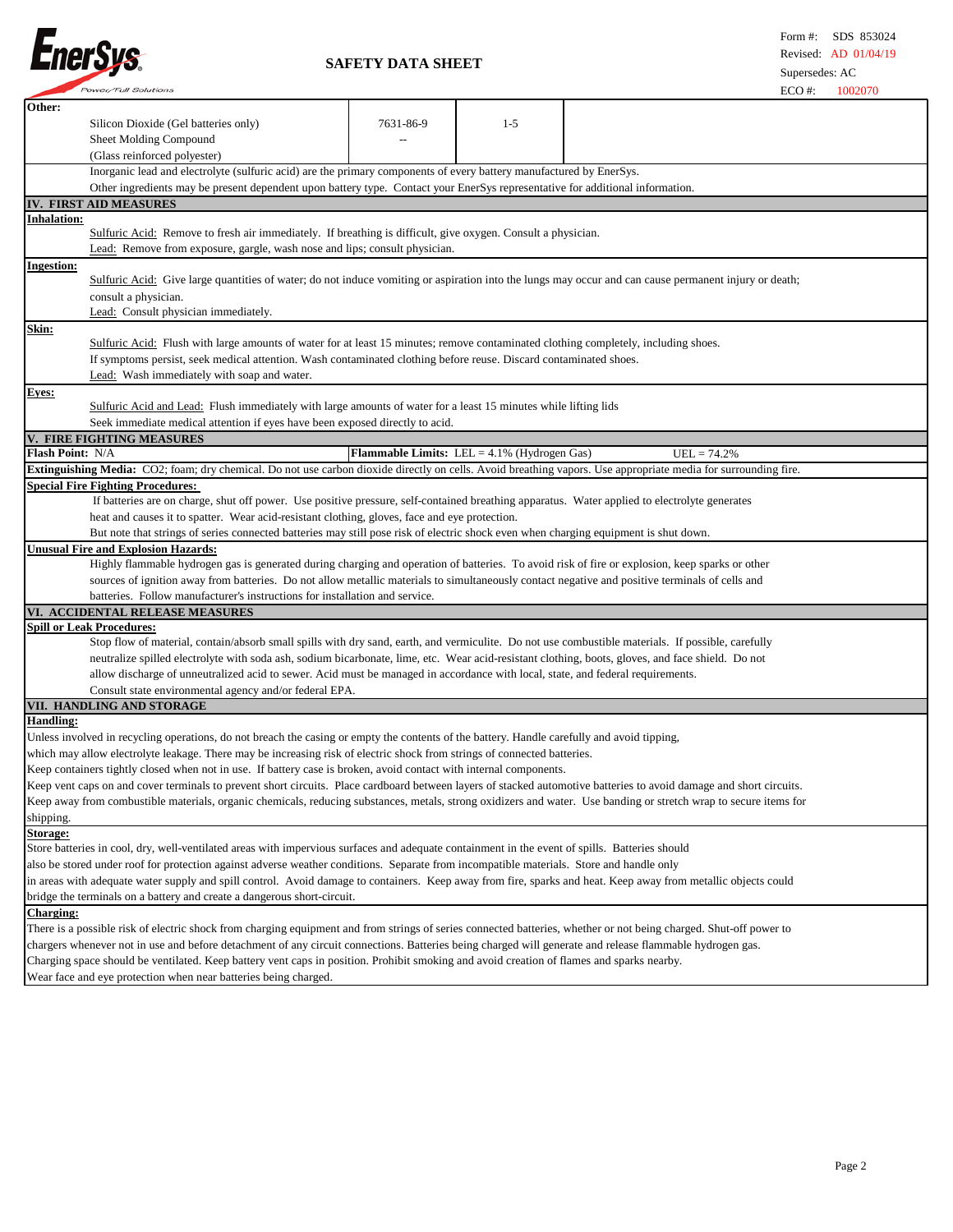

## **SAFETY DATA SHEET**

| VIII. EXPOSURE CONTROLS/PERSONAL PROTECTION                                                                                                            |                                                                                           |                                  |                                    |                |                                          |               |
|--------------------------------------------------------------------------------------------------------------------------------------------------------|-------------------------------------------------------------------------------------------|----------------------------------|------------------------------------|----------------|------------------------------------------|---------------|
| Exposure Limits (mg/m3) Note: N.E.= Not Established                                                                                                    |                                                                                           |                                  |                                    |                |                                          |               |
|                                                                                                                                                        |                                                                                           |                                  |                                    |                |                                          |               |
| <b>INGREDIENTS</b>                                                                                                                                     | <b>OSHA PEL</b>                                                                           | <b>ACGIH</b>                     | <b>US NIOSH</b>                    | Quebec PEV     | Ontario OEL                              | <b>EU OEL</b> |
| (Chemical/Common Names)                                                                                                                                |                                                                                           |                                  |                                    |                |                                          |               |
| <b>Lead and Lead Compounds</b>                                                                                                                         |                                                                                           |                                  |                                    |                |                                          |               |
| (inorganic)                                                                                                                                            | 0.05                                                                                      | 0.05                             | 0.05                               | 0.05           | 0.05                                     | 0.15(b)       |
| Antimony                                                                                                                                               | 0.5                                                                                       | 0.5                              | 0.5                                | 0.5            | 0.5                                      | $0.5$ (b,e)   |
| Arsenic                                                                                                                                                | 0.01                                                                                      | 0.01                             | 0.002                              | 0.2            | 0.01                                     | N.E           |
| Calcium                                                                                                                                                | N.E                                                                                       | N.E                              | N.E                                | N.E            | N.E                                      | N.E           |
| Tin                                                                                                                                                    | $\overline{c}$                                                                            | $\overline{2}$                   | 2                                  | $\overline{c}$ | 2                                        | N.E           |
| Electrolyte (Sulfuric Acid)                                                                                                                            | $\mathbf{1}$                                                                              | 0.2                              | $\mathbf{1}$                       | $\mathbf{1}$   | 0.2                                      | 0.05(c)       |
| Polypropylene                                                                                                                                          | N.E                                                                                       | N.E                              | N.E                                | N.E            | N.E                                      | N.E           |
| Polystyrene                                                                                                                                            | N.E                                                                                       | N.E                              | N.E                                | N.E            | N.E                                      | N.E           |
| Styrene Acrylonitrile                                                                                                                                  | N.E                                                                                       | N.E                              | N.E                                | N.E            | N.E                                      | N.E           |
| Acrylonitrile Butadiene                                                                                                                                |                                                                                           |                                  |                                    |                |                                          |               |
| Styrene                                                                                                                                                | N.E                                                                                       | N.E                              | N.E                                | N.E            | N.E                                      | N.E           |
| <b>Styrene Butadiene</b>                                                                                                                               | N.E                                                                                       | N.E                              | N.E                                | N.E            | N.E                                      | N.E           |
| Polyvinylchloride                                                                                                                                      | N.E                                                                                       | N.E                              | N.E                                | N.E            | 1                                        | N.E           |
| Polycarbonate, Hard                                                                                                                                    |                                                                                           |                                  |                                    |                |                                          |               |
| Rubber, Polyethylene                                                                                                                                   | N.E                                                                                       | N.E                              | N.E                                | N.E            | N.E                                      | N.E           |
| <b>Silicon Dioxide</b>                                                                                                                                 |                                                                                           |                                  |                                    |                |                                          |               |
| (Gel Batteries Only)                                                                                                                                   | $N.E$                                                                                     | N.E                              | N.E                                | N.E            | N.E                                      | N.E           |
|                                                                                                                                                        |                                                                                           |                                  |                                    |                |                                          |               |
| Sheet Molding Compound                                                                                                                                 |                                                                                           |                                  |                                    |                |                                          |               |
| (Glass reinforced polyester)                                                                                                                           | N.E                                                                                       | N.E                              | N.E                                | N.E            | N.E                                      | N.E           |
| <b>NOTES:</b>                                                                                                                                          |                                                                                           |                                  |                                    |                |                                          |               |
| (b) As inhalable aerosol                                                                                                                               |                                                                                           |                                  |                                    |                |                                          |               |
| (c) Thoracic fraction                                                                                                                                  |                                                                                           |                                  |                                    |                |                                          |               |
|                                                                                                                                                        | (e) Based on OEL;s Of Austria, Belgium, Denmark, France, Netherlands, Switzerland, & U.K. |                                  |                                    |                |                                          |               |
|                                                                                                                                                        |                                                                                           |                                  |                                    |                |                                          |               |
| <b>Engineering Controls (Ventilation):</b>                                                                                                             |                                                                                           |                                  |                                    |                |                                          |               |
| Store and handle in well-ventilated area. If mechanical ventilation is used, components must be acid-resistant.                                        |                                                                                           |                                  |                                    |                |                                          |               |
| Handle batteries cautiously to avoid spills. Make certain vent caps are on securely. Avoid contact with internal components. Wear protective           |                                                                                           |                                  |                                    |                |                                          |               |
| clothing, eye and face protection when filling, charging or handling batteries. Do not allow metallic materials to simultaneously contact both the     |                                                                                           |                                  |                                    |                |                                          |               |
| positive and negative terminals of the batteries. Charge the batteries in areas with adequate ventilation. General dilution ventilation is acceptable. |                                                                                           |                                  |                                    |                |                                          |               |
| <b>Respiratory Protection (NIOSH/MSHA approved):</b>                                                                                                   |                                                                                           |                                  |                                    |                |                                          |               |
| None required under normal conditions. When concentrations of sulfuric acid mist are known to exceed the PEL, use NIOSH or MSHA-approved               |                                                                                           |                                  |                                    |                |                                          |               |
| respiratory protection.                                                                                                                                |                                                                                           |                                  |                                    |                |                                          |               |
| <b>Skin Protection:</b>                                                                                                                                |                                                                                           |                                  |                                    |                |                                          |               |
| If battery case is damaged, use rubber or plastic acid-resistant gloves with elbow-length gauntlet, acid-resistant apron, clothing and boots.          |                                                                                           |                                  |                                    |                |                                          |               |
| <b>Eve Protection:</b>                                                                                                                                 |                                                                                           |                                  |                                    |                |                                          |               |
| If battery case is damaged, use chemical goggles or face shield.                                                                                       |                                                                                           |                                  |                                    |                |                                          |               |
| <b>Other Protection:</b>                                                                                                                               |                                                                                           |                                  |                                    |                |                                          |               |
| In areas where sulfuric acid is handled in concentrations greater than 1%, emergency eyewash stations and showers should be provided,                  |                                                                                           |                                  |                                    |                |                                          |               |
| with unlimited water supply. Acid-resistant apron. Under severe exposure emergency conditions, wear acid-resistant clothing and boots.                 |                                                                                           |                                  |                                    |                |                                          |               |
| Face shield recommended when adding water or electrolyte to batteries, wash hands after handling.                                                      |                                                                                           |                                  |                                    |                |                                          |               |
| IX. PHYSICAL AND CHEMICAL PROPERTIES                                                                                                                   |                                                                                           |                                  |                                    |                |                                          |               |
| Properties Listed Below are for Electrolyte:                                                                                                           |                                                                                           |                                  |                                    |                |                                          |               |
| <b>Boiling Point:</b>                                                                                                                                  |                                                                                           | $203 - 240^{\circ}$ F            | Specific Gravity $(H2O = 1)$ :     |                | 1.215 to 1.350                           |               |
| <b>Melting Point:</b>                                                                                                                                  |                                                                                           | N/A                              | Vapor Pressure (mm Hg):            |                | 10                                       |               |
| <b>Solubility in Water:</b>                                                                                                                            |                                                                                           | 100%                             | Vapor Density $(AIR = 1)$ :        |                | Greater than 1                           |               |
|                                                                                                                                                        | Evaporation Rate: (Butyl Acetate = $1$ )                                                  | Less than 1                      | % Volatile by Weight:              |                | N/A                                      |               |
|                                                                                                                                                        |                                                                                           | $\mathbf{p}$ H: $\approx$ 1 to 2 | <b>Flash Point:</b>                |                | Below room temperature (as hydrogen gas) |               |
| <b>LEL (Lower Explosive Limit)</b>                                                                                                                     |                                                                                           | 4.1% (Hydrogen)                  | <b>UEL (Upper Explosive Limit)</b> |                | 74.2% (Hydrogen)                         |               |
|                                                                                                                                                        |                                                                                           |                                  |                                    |                |                                          |               |
| Manufactured article; no apparent odor.<br><b>Appearance and Odor:</b>                                                                                 |                                                                                           |                                  |                                    |                |                                          |               |

Electrolyte is a clear liquid with a sharp, penetrating, pungent odor.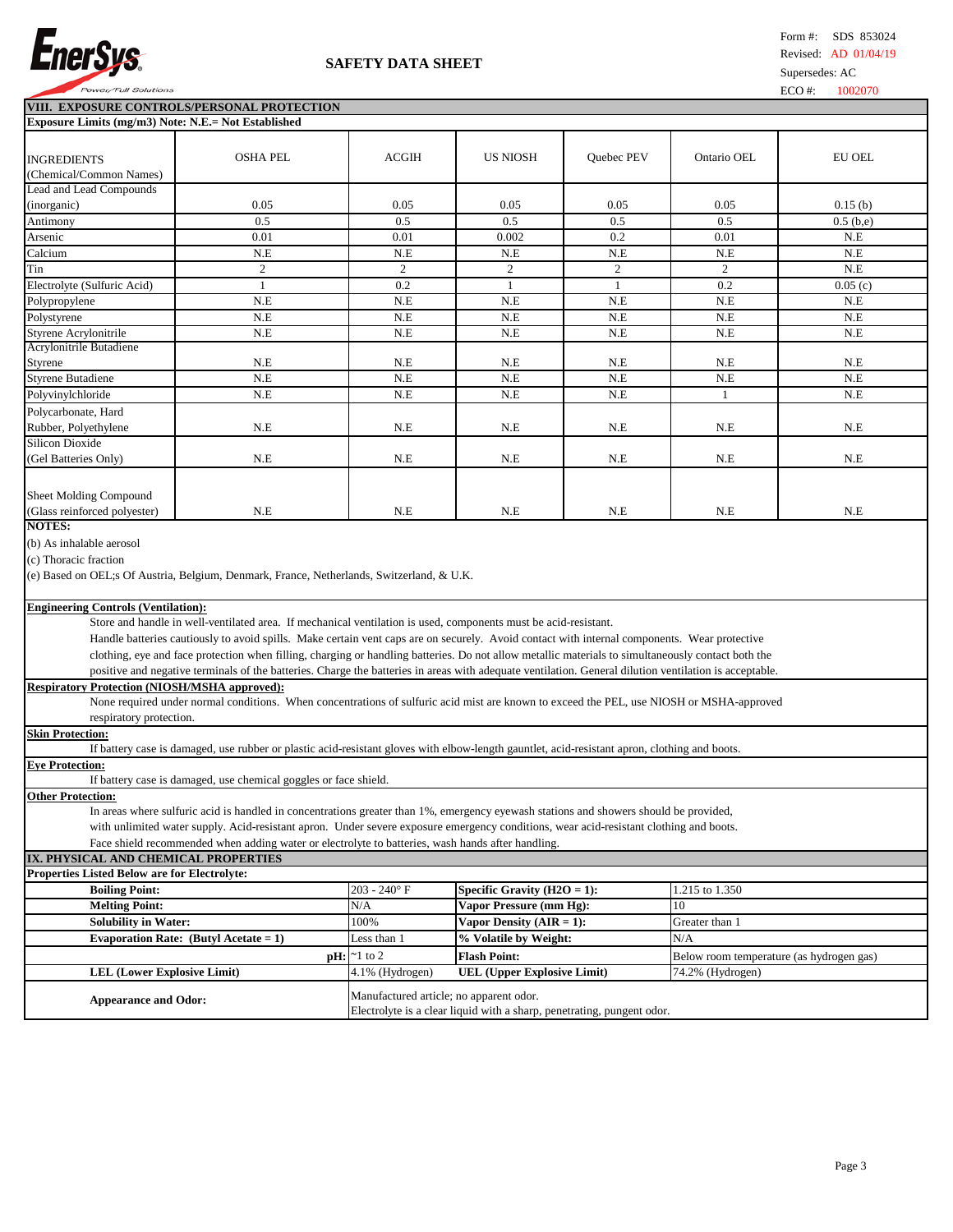

|                         | X. STABILITY AND REACTIVITY                                                                                                                          |
|-------------------------|------------------------------------------------------------------------------------------------------------------------------------------------------|
| Stability: Stable X_    | Unstable                                                                                                                                             |
|                         | This product is stable under normal conditions at ambient temperature                                                                                |
|                         | Conditions To Avoid: Prolonged overcharge; sources of ignition                                                                                       |
|                         | Incompatibility: (Materials to avoid)                                                                                                                |
|                         | Sulfuric Acid: Contact with combustibles and organic materials may cause fire and explosion. Also reacts violently with strong reducing agents,      |
|                         | metals, sulfur trioxide gas, strong oxidizers and water. Contact with metals may produce toxic sulfur dioxide fumes and may release flammable        |
|                         | hydrogen gas.                                                                                                                                        |
|                         | Lead Compounds: Avoid contact with strong acids, bases, halides, halogenates, potassium nitrate, permanganate, peroxides, nascent hydrogen           |
|                         | and reducing agents.                                                                                                                                 |
|                         | Arsenic compounds: strong oxidizers; bromine azide. NOTE: hydrogen gas can react with inorganic arsenic to form the highly toxic gas-arsine.         |
|                         | <b>Hazardous Decomposition Products:</b>                                                                                                             |
|                         | Sulfuric Acid: Sulfur trioxide, carbon monoxide, sulfuric acid mist, sulfur dioxide, and hydrogen sulfide.                                           |
|                         | Lead Compounds: High temperatures likely to produce toxic metal fume, vapor, or dust; contact with strong acid or base or presence of nascent        |
|                         | hydrogen may generate highly toxic arsine gas.                                                                                                       |
|                         | <b>Hazardous Polymerization:</b>                                                                                                                     |
|                         | Will not occur                                                                                                                                       |
|                         | XI. TOXICOLOGICAL INFORMATION                                                                                                                        |
| <b>Routes of Entry:</b> |                                                                                                                                                      |
|                         | Sulfuric Acid: Harmful by all routes of entry.                                                                                                       |
|                         | Lead Compounds: Hazardous exposure can occur only when product is heated, oxidized or otherwise processed or damaged to create dust, vapor           |
|                         | or fume. The presence of nascent hydrogen may generate highly toxic arsine gas.                                                                      |
| <b>Inhalation:</b>      |                                                                                                                                                      |
|                         | Sulfuric Acid: Breathing of sulfuric acid vapors or mists may cause severe respiratory irritation.                                                   |
|                         | Lead Compounds: Inhalation of lead dust or fumes may cause irritation of upper respiratory tract and lungs.                                          |
| <b>Ingestion:</b>       |                                                                                                                                                      |
|                         | Sulfuric Acid: May cause severe irritation of mouth, throat, esophagus and stomach.                                                                  |
|                         | Lead Compounds: Acute ingestion may cause abdominal pain, nausea, vomiting, diarrhea and severe cramping. This may lead rapidly to systemic          |
|                         | toxicity and must be treated by a physician.                                                                                                         |
| <b>Skin Contact:</b>    |                                                                                                                                                      |
|                         | Sulfuric Acid: Severe irritation, burns and ulceration.                                                                                              |
|                         | Lead Compounds: Not absorbed through the skin.                                                                                                       |
|                         | Arsenic Compounds: Contact may cause dermatitis and skin hyper pigmentation.                                                                         |
| <b>Eye Contact:</b>     |                                                                                                                                                      |
|                         | Sulfuric Acid: Severe irritation, burns, cornea damage, and blindness.                                                                               |
|                         | Lead Components: May cause eye irritation.                                                                                                           |
|                         | <b>Effects of Overexposure - Acute:</b>                                                                                                              |
|                         | Sulfuric Acid: Severe skin irritation, damage to cornea, upper respiratory irritation.                                                               |
|                         | Lead Compounds: Symptoms of toxicity include headache, fatigue, abdominal pain, loss of appetite, muscular aches and weakness, sleep                 |
|                         | disturbances and irritability.                                                                                                                       |
|                         | <b>Effects of Overexposure - Chronic:</b><br>Sulfuric Acid: Possible erosion of tooth enamel, inflammation of nose, throat and bronchial tubes.      |
|                         | Lead Compounds: Anemia; neuropathy, particularly of the motor nerves, with wrist drop; kidney damage; reproductive changes in males and              |
|                         | females. Repeated exposure to lead and lead compounds in the workplace may result in nervous system toxicity. Some toxicologists report abnormal     |
|                         | conduction velocities in persons with blood lead levels of 50mcg/100 ml or higher. Heavy lead exposure may result in central nervous system damage,  |
|                         |                                                                                                                                                      |
|                         | encephalopathy and damage to the blood-forming (hematopoietic) tissues.                                                                              |
| Carcinogenicity:        | Sulfuric Acid: The International Agency for Research on Cancer (IARC) has classified "strong inorganic acid mist containing sulfuric acid" as a      |
|                         | Group 1 carcinogen, a substance that is carcinogenic to humans. This classification does not apply to liquid forms of sulfuric acid or sulfuric      |
|                         | acid solutions contained within a battery. Inorganic acid mist (sulfuric acid mist) is not generated under normal use of this product. Misuse of the |
|                         | product, such as overcharging, may result in the generation of sulfuric acid mist.                                                                   |
|                         | Lead Compounds: Lead is listed as a Group 2A carcinogen, likely in animals at extreme doses. Per the guidance found in OSHA 29 CFR 1910.1200         |
|                         | Appendix F, this is approximately equivalent to GHS Category 1B. Proof of carcinogenicity in humans is lacking at present.                           |
|                         | Arsenic: Arsenic is listed by IARC as a Group 1 - carcinogenic to humans. Per the guidance found in OSHA 29 CFR 1910.1200 Appendix F, this is        |
|                         | approximately equivalent to GHS Category 1A.                                                                                                         |
|                         | <b>Medical Conditions Generally Aggravated by Exposure:</b>                                                                                          |
|                         | Overexposure to sulfuric acid mist may cause lung damage and aggravate pulmonary conditions. Contact of sulfuric acid with skin may aggravate        |
|                         | diseases such as eczema and contact dermatitis. Lead and its compounds can aggravate some forms of kidney, liver and neurologic diseases.            |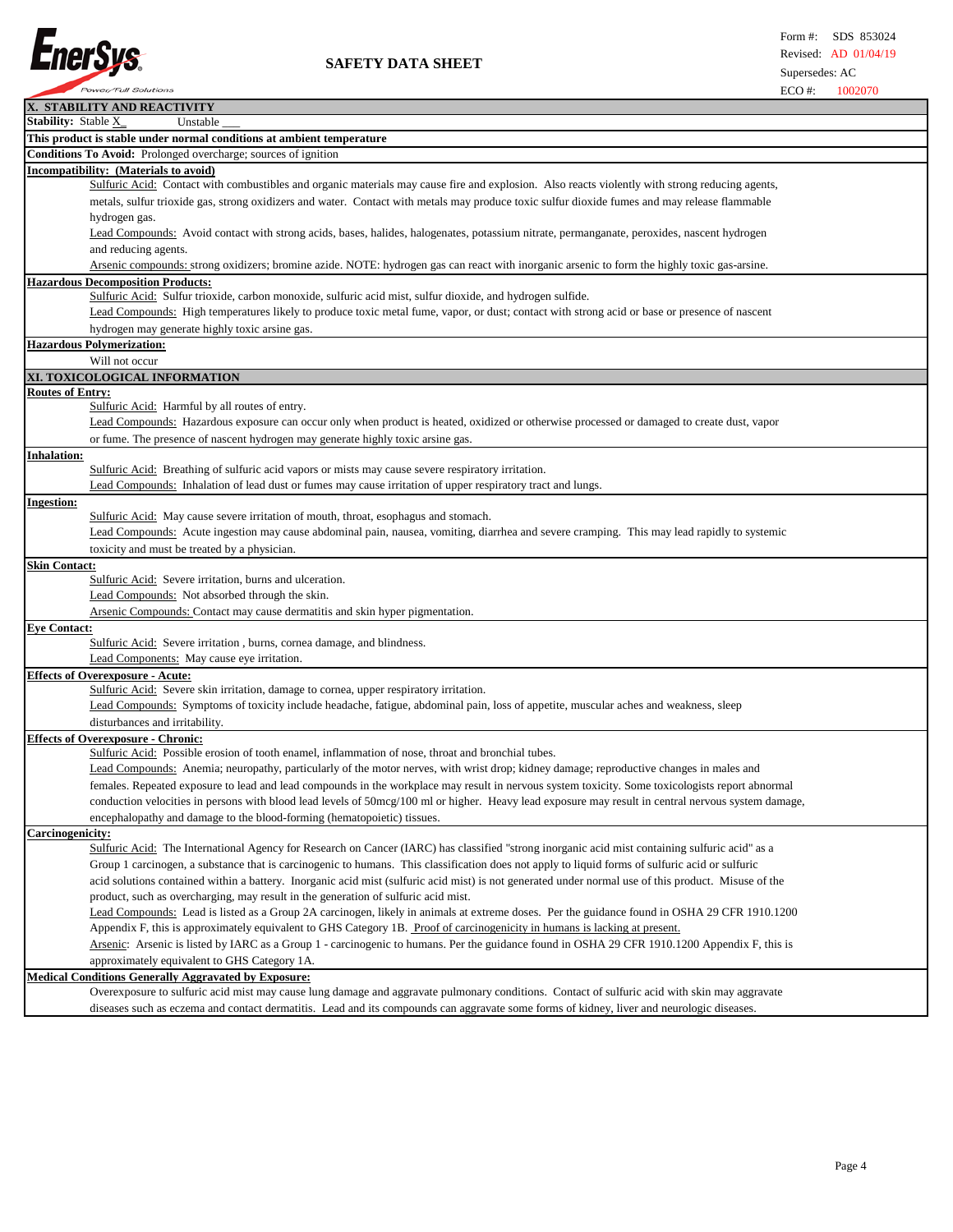

| <b>Acute Toxicity:</b>                                                                                                                                                     |  |  |  |  |  |
|----------------------------------------------------------------------------------------------------------------------------------------------------------------------------|--|--|--|--|--|
| Inhalation LD50:                                                                                                                                                           |  |  |  |  |  |
| Electrolyte: LC50 rat: 375 mg/m3; LC50: guinea pig: 510 mg/m3                                                                                                              |  |  |  |  |  |
| Elemental Lead: Acute Toxicity Point Estimate $= 4500$ ppmV (based on lead bullion)                                                                                        |  |  |  |  |  |
| Elemental Arsenic: No data                                                                                                                                                 |  |  |  |  |  |
| Oral LD50:                                                                                                                                                                 |  |  |  |  |  |
| Electrolyte: rat: 2140 mg/kg                                                                                                                                               |  |  |  |  |  |
| Elemental Lead: Acute Toxicity Estimate $(ATE) = 500$ mg/kg body weight (based on lead bullion)                                                                            |  |  |  |  |  |
| Elemental Arsenic: LD50 mouse: 145 mg/kg                                                                                                                                   |  |  |  |  |  |
| Elemental Antimony: LD50 rat: 100 mg/kg                                                                                                                                    |  |  |  |  |  |
| <b>Additional Health Data:</b>                                                                                                                                             |  |  |  |  |  |
| All heavy metals, including the hazardous ingredients in this product, are taken into the body primarily by inhalation and ingestion.                                      |  |  |  |  |  |
| Most inhalation problems can be avoided by adequate precautions such as ventilation and respiratory protection covered in Section 8.                                       |  |  |  |  |  |
| Follow good personal hygiene to avoid inhalation and ingestion: wash hands, face, neck and arms thoroughly before eating, smoking or leaving the                           |  |  |  |  |  |
| worksite. Keep contaminated clothing out of non-contaminated areas, or wear cover clothing when in such areas. Restrict the use and presence of food,                      |  |  |  |  |  |
| tobacco and cosmetics to non-contaminated areas. Work clothes and work equipment used in contaminated areas must remain in designated areas and                            |  |  |  |  |  |
| never taken home or laundered with personal non-contaminated clothing. This product is intended for industrial use only and should be isolated from                        |  |  |  |  |  |
| children and their environment.                                                                                                                                            |  |  |  |  |  |
|                                                                                                                                                                            |  |  |  |  |  |
| The 19 <sup>th</sup> Amendment to EC Directive 67/548/EEC classified lead compounds, but not lead in metal form, as possibly toxic to reproduction.                        |  |  |  |  |  |
| Risk phrase 61: May cause harm to the unborn child, applies to lead compounds, especially soluble forms.                                                                   |  |  |  |  |  |
| XII. ECOLOGICAL INFORMATION                                                                                                                                                |  |  |  |  |  |
| <b>Environmental Fate:</b>                                                                                                                                                 |  |  |  |  |  |
|                                                                                                                                                                            |  |  |  |  |  |
| Lead is very persistent in soil and sediments. No data on environmental degradation. Mobility of metallic lead between ecological compartments is slow.                    |  |  |  |  |  |
| Bioaccumulation of lead occurs in aquatic and terrestrial animals and plants but little bioaccumulation occurs through the food chain.                                     |  |  |  |  |  |
| Most studies include lead compounds and not elemental lead.                                                                                                                |  |  |  |  |  |
| <b>Environmental Toxicity: Aquatic Toxicity:</b>                                                                                                                           |  |  |  |  |  |
| Sulfuric acid:<br>24-hr LC50, freshwater fish (Brachydanio rerio): 82 mg/L                                                                                                 |  |  |  |  |  |
| 96 hr-LOEC, freshwater fish (Cyprinus carpio): 22 mg/L                                                                                                                     |  |  |  |  |  |
| Lead:<br>48 hr LC50 (modeled for aquatic invertebrates): <1 mg/L, based on lead bullion                                                                                    |  |  |  |  |  |
| 24 hr LC50, freshwater fish (Carrassisus auratus) >5000 g/L.<br>Arsenic:                                                                                                   |  |  |  |  |  |
| <b>Additional Information:</b>                                                                                                                                             |  |  |  |  |  |
| · No known effects on stratospheric ozone depletion.                                                                                                                       |  |  |  |  |  |
| · Volatile organic compounds: 0% (by Volume)                                                                                                                               |  |  |  |  |  |
| · Water Endangering Class (WGK): NA                                                                                                                                        |  |  |  |  |  |
| XIII. DISPOSAL CONSIDERATIONS (UNITED STATES)                                                                                                                              |  |  |  |  |  |
| Spent batteries: Send to secondary lead smelter for recycling. Spent lead-acid batteries are not regulated as hazardous waste when the requirements of                     |  |  |  |  |  |
| 40 CFR Section 266.80 are met. This should be managed in accordance with approved local, state and federal requirements. Consult state environmental                       |  |  |  |  |  |
| agency and/or federal EPA.                                                                                                                                                 |  |  |  |  |  |
| <b>Electrolyte:</b>                                                                                                                                                        |  |  |  |  |  |
| Place neutralized slurry into sealed containers and handle as applicable with state and federal regulations. Large water-diluted spills, after                             |  |  |  |  |  |
| neutralization and testing, should be managed in accordance with approved local, state and federal requirements. Consult state environmental<br>agency and/or federal EPA. |  |  |  |  |  |

Following local, State/Provincial, and Federal/National regulations applicable to end-of-life characteristics will be the responsibility of the end-user.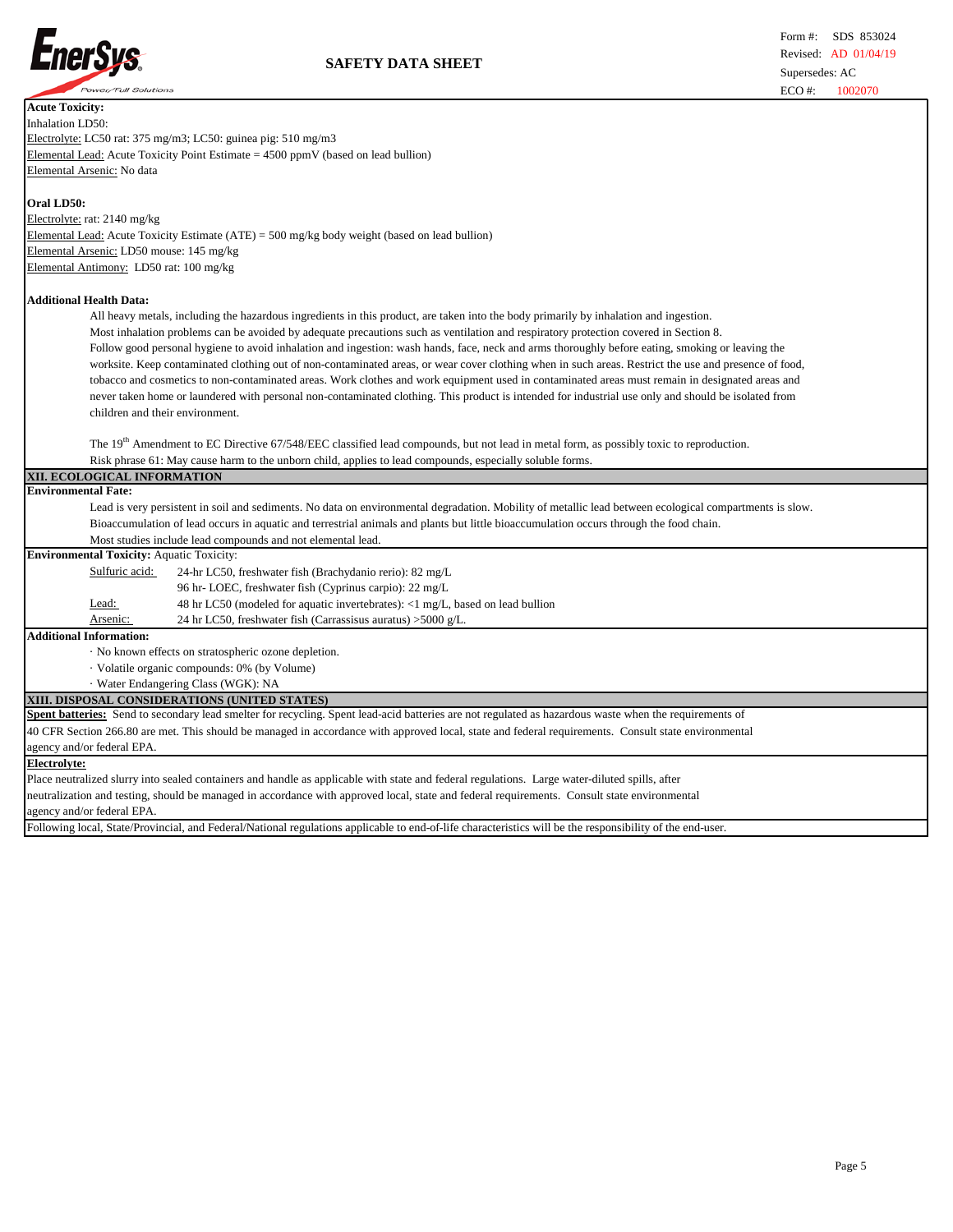

 **SAFETY DATA SHEET**

|                               |                                                                                                                                                          |            | $ECO$ #:                                                                                                                                                       | 1002070 |  |
|-------------------------------|----------------------------------------------------------------------------------------------------------------------------------------------------------|------------|----------------------------------------------------------------------------------------------------------------------------------------------------------------|---------|--|
|                               | XIV. TRANSPORT INFORMATION                                                                                                                               |            |                                                                                                                                                                |         |  |
| <b>U.S. DOT:</b>              |                                                                                                                                                          |            |                                                                                                                                                                |         |  |
|                               | Excepted from the hazardous materials regulations (HMR) because the batteries meet the requirements of 49 CFR 173.159(f) and 49 CFR 173.159a             |            |                                                                                                                                                                |         |  |
|                               | of the U.S. Department of Transportation/s HMR. Battery and outer package must be marked "NONSPILLABLE" or "NONSPILLABLE BATTERY"                        |            |                                                                                                                                                                |         |  |
|                               | Battery terminals must be protected against short circuits.                                                                                              |            |                                                                                                                                                                |         |  |
|                               | <b>IATA Dangerous Goods Regulations DGR:</b>                                                                                                             |            |                                                                                                                                                                |         |  |
|                               |                                                                                                                                                          |            |                                                                                                                                                                |         |  |
|                               | Excepted from the dangerous goods regulations because the batteries meet the requirements of Packing Instruction 872 and Special Provisions A67 of       |            |                                                                                                                                                                |         |  |
|                               | the International Air Transportation Association (IATA) Dangerous goods Regulations and International Civil Aviation Organization (ICAO) Technical       |            |                                                                                                                                                                |         |  |
|                               | Instructions. Battery Terminals must be protected against short circuits.                                                                                |            |                                                                                                                                                                |         |  |
|                               |                                                                                                                                                          |            |                                                                                                                                                                |         |  |
|                               | The words "NOT RESTRICTED", SPECIAL PROVISION A67" must be provided on an airway bill when air waybill is issued.                                        |            |                                                                                                                                                                |         |  |
| <b>IMDG:</b>                  |                                                                                                                                                          |            |                                                                                                                                                                |         |  |
|                               |                                                                                                                                                          |            | Excepted from the dangerous goods regulations for transport by sea because the batteries meet the requirements of Special Provision 238 of the                 |         |  |
|                               | International Maritime Dangerous Goods (IMDG CODE). Battery terminals must be protected against short circuits.                                          |            |                                                                                                                                                                |         |  |
|                               | XV. REGULATORY INFORMATION                                                                                                                               |            |                                                                                                                                                                |         |  |
| <b>UNITED STATES:</b>         |                                                                                                                                                          |            |                                                                                                                                                                |         |  |
| <b>EPA SARA Title III:</b>    |                                                                                                                                                          |            |                                                                                                                                                                |         |  |
|                               | Section 302 EPCRA Extremely Hazardous Substances (EHS):                                                                                                  |            |                                                                                                                                                                |         |  |
|                               |                                                                                                                                                          |            |                                                                                                                                                                |         |  |
|                               | Sulfuric acid is a listed "Extremely Hazardous Substance" under EPCRA, with a Threshold Planning Quantity (TPQ) of 1,000 lbs.                            |            |                                                                                                                                                                |         |  |
|                               |                                                                                                                                                          |            | EPCRA Section 302 notification is required if 1000 lbs or more of sulfuric acid is present at one site (40 CFR 370.10). For more information consult           |         |  |
|                               |                                                                                                                                                          |            | 40 CFR Part 355. The quantity of sulfuric acid will vary by battery type. Contact your EnerSys representative for additional information.                      |         |  |
|                               | Section 304 CERCLA Hazardous Substances:                                                                                                                 |            |                                                                                                                                                                |         |  |
|                               | Reportable Quantity (RQ) for spilled 100% sulfuric acid under CERCLA (Superfund) and                                                                     |            |                                                                                                                                                                |         |  |
|                               |                                                                                                                                                          |            | EPCRA (Emergency Planning and Community Right to Know Act) is 1,000 lbs. State and local reportable quantities for spilled sulfuric acid may vary.             |         |  |
|                               | Section 311/312 Hazard Categorization:                                                                                                                   |            |                                                                                                                                                                |         |  |
|                               |                                                                                                                                                          |            | EPCRA Section 312 Tier Two reporting is required for non-automotive batteries if sulfuric acid is present in quantities of 500 lbs or more and/or if lead is   |         |  |
|                               | present in quantities of 10,000 lbs or more. For more information consult 40 CFR 370.10 and 40 CFR 370.40.                                               |            |                                                                                                                                                                |         |  |
|                               | Section 313 EPCRA Toxic Substances:                                                                                                                      |            |                                                                                                                                                                |         |  |
|                               |                                                                                                                                                          |            |                                                                                                                                                                |         |  |
|                               |                                                                                                                                                          |            | 40 CFR section 372.38 (b) states: If a toxic chemical is present in an article at a covered facility, a person is not required to consider the quantity of the |         |  |
|                               |                                                                                                                                                          |            | toxic chemical present in such article when determining whether an applicable threshold has been met under § 372.25, § 372.27, or § 372.28 or                  |         |  |
|                               |                                                                                                                                                          |            | determining the amount of release to be reported under § 372.30. This exemption applies whether the person received the article from another person            |         |  |
|                               | or the person produced the article. However, this exemption applies only to the quantity of the toxic chemical present in the article.                   |            |                                                                                                                                                                |         |  |
|                               |                                                                                                                                                          |            |                                                                                                                                                                |         |  |
| <b>Supplier Notification:</b> |                                                                                                                                                          |            |                                                                                                                                                                |         |  |
|                               |                                                                                                                                                          |            | This product contains toxic chemicals, which may be reportable under EPCRA Section 313 Toxic Chemical Release Inventory (Form R) requirements.                 |         |  |
|                               | If you are a manufacturing facility under SIC codes 20 through 39, the following information is provided to enable you to complete the required reports: |            |                                                                                                                                                                |         |  |
|                               |                                                                                                                                                          |            |                                                                                                                                                                |         |  |
|                               |                                                                                                                                                          |            |                                                                                                                                                                |         |  |
|                               | <b>Toxic Chemical</b>                                                                                                                                    | CAS Number | Approximate % by Wt.                                                                                                                                           |         |  |
|                               | Lead                                                                                                                                                     | 7439-92-1  | 60                                                                                                                                                             |         |  |
|                               | Electrolyte                                                                                                                                              |            |                                                                                                                                                                |         |  |
|                               | (Sulfuric Acid (H2SO4/H2O))                                                                                                                              | 7664-93-9  | $10 - 30$                                                                                                                                                      |         |  |
|                               |                                                                                                                                                          |            |                                                                                                                                                                |         |  |
|                               | * Antimony                                                                                                                                               | 7440-36-0  | 2                                                                                                                                                              |         |  |
|                               | * Arsenic                                                                                                                                                | 7440-38-2  | 0.2                                                                                                                                                            |         |  |
|                               | Tin                                                                                                                                                      | 7440-31-5  | 0.2                                                                                                                                                            |         |  |
|                               | See 40 CRG Part 370 for more details.                                                                                                                    |            |                                                                                                                                                                |         |  |
|                               |                                                                                                                                                          |            |                                                                                                                                                                |         |  |
|                               | If you distribute this product to other manufacturers in SIC Codes 20 through 39, this information must be provided with the first shipment              |            |                                                                                                                                                                |         |  |
|                               |                                                                                                                                                          |            |                                                                                                                                                                |         |  |
|                               | of each calendar year.                                                                                                                                   |            |                                                                                                                                                                |         |  |
|                               |                                                                                                                                                          |            |                                                                                                                                                                |         |  |
|                               | The Section 313 supplier notification requirement does not apply to batteries, which are "consumer products".                                            |            |                                                                                                                                                                |         |  |
|                               |                                                                                                                                                          |            |                                                                                                                                                                |         |  |

\* Not present in all battery types. Contact your EnerSys representative for additional information.